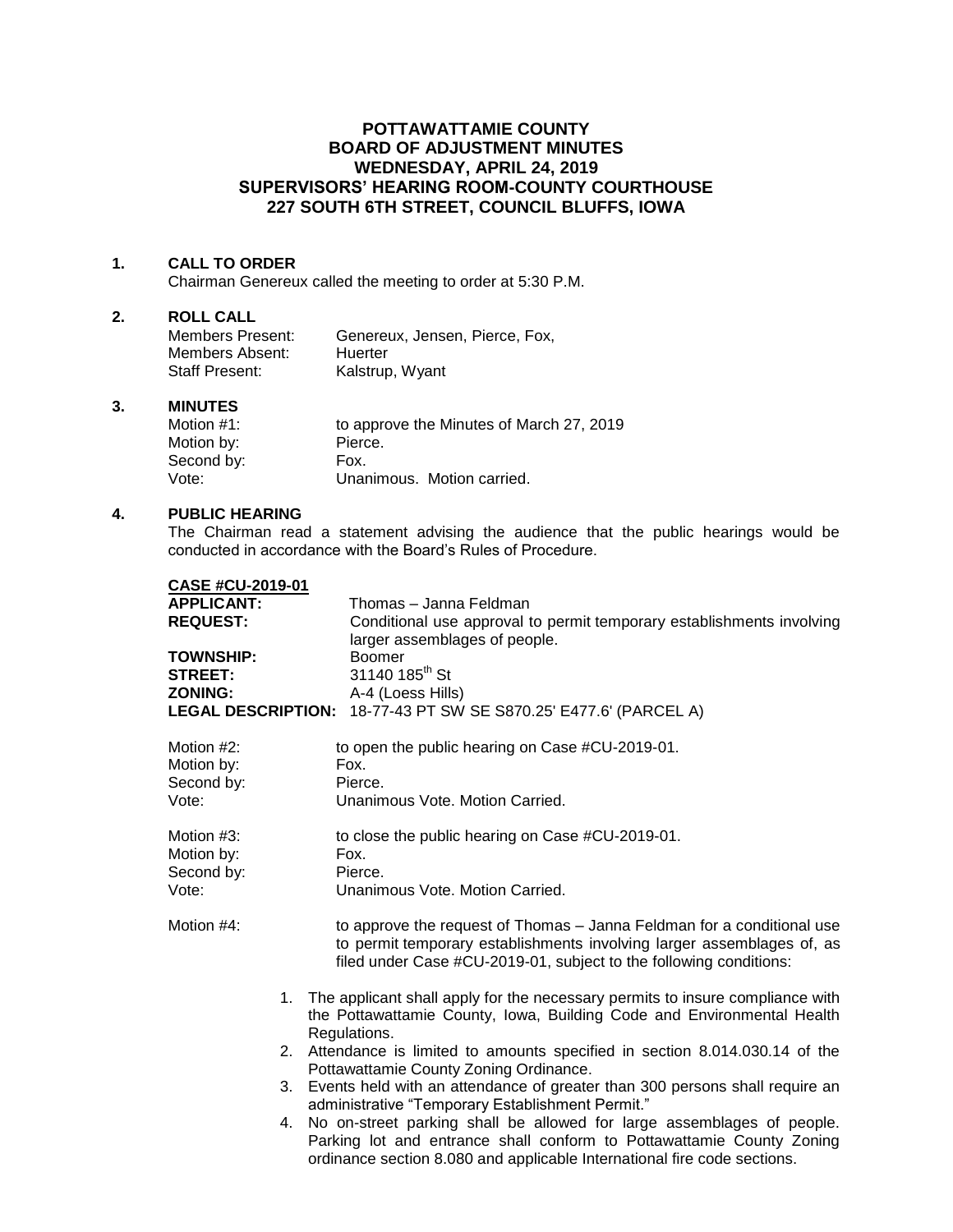5. Any changes to the proposed events as approved shall be presented to the Board of Adjustment for review and approval prior to said change being made.

based on the following findings of fact:

|                                                 | 1.       | The subject property is located in the Class A-4 (Loess Hills) District.<br>The County Zoning Ordinance, which is adopted in conjunction with<br>the Land Use Plan, stipulates that the proposed type of events are a<br>permitted conditional use in the A-4 District. |
|-------------------------------------------------|----------|-------------------------------------------------------------------------------------------------------------------------------------------------------------------------------------------------------------------------------------------------------------------------|
|                                                 | 2.       | The subject property is located in an area primarily utilized for<br>agricultural and residential purposes. This conditional use is not<br>foreseen to have any negative impact on area properties.                                                                     |
|                                                 | 3.       | The proposed events are not the dominate use of the subject<br>property.                                                                                                                                                                                                |
|                                                 | 4.<br>5. | The existing road system is adequate to accommodate these events.<br>The proposed special events will comply with all other provisions of<br>the County Code.                                                                                                           |
|                                                 | 6.       | The aforementioned conditions will minimize any potential adverse<br>impact on adjoining properties.                                                                                                                                                                    |
| Motion by:<br>Second by:                        |          | Fox.<br>Jensen.                                                                                                                                                                                                                                                         |
| Vote:                                           |          | Ayes - Fox, Jensen, Genereux, Pierce. Motion Carried.                                                                                                                                                                                                                   |
| CASE #ZV-2019-01<br><b>APPLICANT:</b>           |          |                                                                                                                                                                                                                                                                         |
| <b>REQUEST:</b>                                 |          | Tyler E. Brunow<br>A 5'2" height variance to allow the construction of a pole building with a<br>height of 27'2" in lieu of 22'.                                                                                                                                        |
| <b>TOWNSHIP:</b><br><b>STREET:</b>              |          | Garner<br>$235th$ St                                                                                                                                                                                                                                                    |
| <b>ZONING:</b><br><b>LEGAL DESCRIPTION:</b>     |          | $R-2$<br>AUD SUB NE1/4 36-75-43 PT LT 5 COMM 1101.46'N OF CTR OF<br>SECT 36 TH SE392.28' NE590.07' NW607.30' S337.08' TO POB<br>(PARCEL B)                                                                                                                              |
| Motion #5:<br>Motion by:<br>Second by:          |          | to open the public hearing on Case #ZV-2019-01.<br>Jensen.<br>Fox.                                                                                                                                                                                                      |
| Vote:                                           |          | Unanimous Vote. Motion Carried.                                                                                                                                                                                                                                         |
| Motion #6:<br>Motion by:<br>Second by:<br>Vote: |          | to close the public hearing on Case #ZV-2019-01.<br>Pierce.<br>Fox.<br>Unanimous Vote. Motion Carried.                                                                                                                                                                  |
|                                                 |          |                                                                                                                                                                                                                                                                         |
| Motion #7:                                      |          | to approve the request of Tyler E Brunow for a 5'2" height variance to<br>allow the construction of a pole building with a height of 27'2" in lieu of<br>22', as filed under Case #ZV-2019-01, subject to the following conditions:                                     |
|                                                 |          | 1. The proposed building shall be setback at a minimum of 25' (twenty five) feet<br>from the side yard and 50' (fifty) feet from the rear yard.                                                                                                                         |
|                                                 |          | based on the following finding of facts:                                                                                                                                                                                                                                |
|                                                 | 1.       | The applicants' lot size is sufficient to support proposed structure.<br>The property is not in a platted subdivision                                                                                                                                                   |

- 2. The property is not in a platted subdivision.
- 3. The subject building is not going to be used for any commercial activities.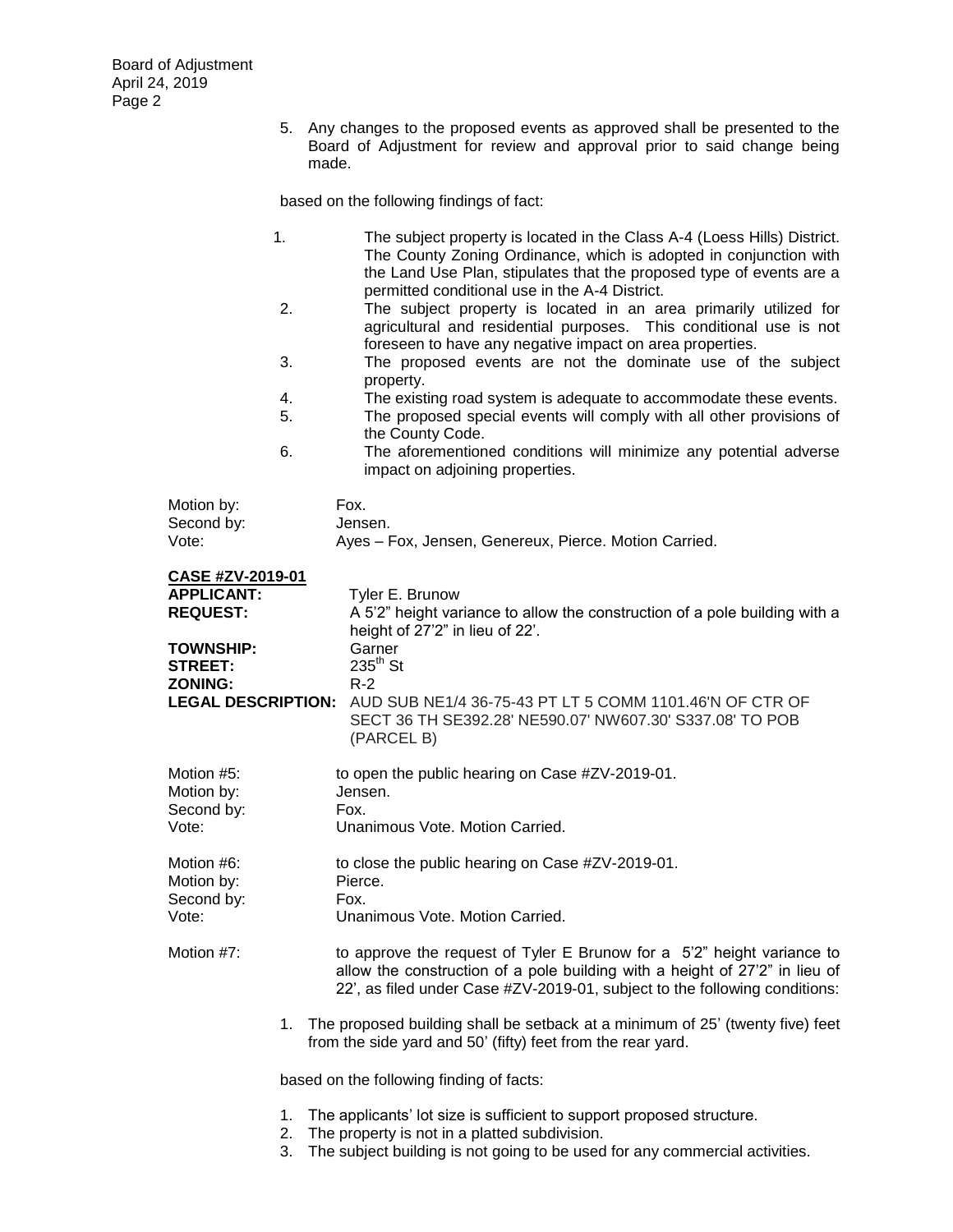|                                                                                                                         | 4. The aforementioned facts reduce the potential visual and aesthetic impacts<br>on the line of sight for which the height restriction was adopted.                                                                                                                                                        |
|-------------------------------------------------------------------------------------------------------------------------|------------------------------------------------------------------------------------------------------------------------------------------------------------------------------------------------------------------------------------------------------------------------------------------------------------|
| Motion by:                                                                                                              | Fox.                                                                                                                                                                                                                                                                                                       |
| Second by:                                                                                                              | Jensen.                                                                                                                                                                                                                                                                                                    |
| Vote:                                                                                                                   | Ayes - Fox, Genereux, Pierce, Jensen. Motion Carried.                                                                                                                                                                                                                                                      |
| <b>CASE #ZV-2019-02</b><br><b>APPLICANT:</b><br><b>REQUEST:</b><br><b>TOWNSHIP:</b><br><b>STREET:</b><br><b>ZONING:</b> | Cole Rupiper<br>A 50' front yard setback variance to allow the construction of a pole<br>building with a front yard setback of 25' in lieu of 75'.<br><b>Boomer</b><br>19337 Shadow Ave<br>A-4<br><b>LEGAL DESCRIPTION: 29-77-43 LT 4 SW NW</b>                                                            |
| Motion #8:                                                                                                              | to open the public hearing on Case #ZV-2019-02.                                                                                                                                                                                                                                                            |
| Motion by:                                                                                                              | Jensen.                                                                                                                                                                                                                                                                                                    |
| Second by:                                                                                                              | Fox.                                                                                                                                                                                                                                                                                                       |
| Vote:                                                                                                                   | Unanimous Vote, Motion Carried.                                                                                                                                                                                                                                                                            |
| Motion #9:                                                                                                              | to close the public hearing on Case #ZV-2019-02.                                                                                                                                                                                                                                                           |
| Motion by:                                                                                                              | Fox.                                                                                                                                                                                                                                                                                                       |
| Second by:                                                                                                              | Jensen.                                                                                                                                                                                                                                                                                                    |
| Vote:                                                                                                                   | Unanimous Vote. Motion Carried.                                                                                                                                                                                                                                                                            |
| Motion #10:                                                                                                             | to tour the Case #ZV-2019-02 (Cole Rupiper) property on Wednesday,<br>May 22, 2019 and have the applicant provide a recommendation from a<br>professional contractor, leaving the Planning Office at 3:45 P.M. and to<br>continue the Board's deliberation on this request to May 22, 2019 at 5:30<br>P.M. |
| Motion by:                                                                                                              | Fox.                                                                                                                                                                                                                                                                                                       |
| Second by:                                                                                                              | Jensen.                                                                                                                                                                                                                                                                                                    |
| Vote:                                                                                                                   | Ayes - Pierce, Fox, Genereux, Jensen. Motion Carried.                                                                                                                                                                                                                                                      |
| CASE #ZV-2019-03<br><b>APPLICANT:</b><br><b>REQUEST:</b><br><b>TOWNSHIP:</b><br><b>STREET:</b><br><b>ZONING:</b>        | MidAmerican Energy Company<br>A 15' height variance repower existing Commercial Wind Turbine<br>Generator with a height of 412' in lieu of 397'.<br>Layton<br>33266 530 <sup>th</sup> Street<br>$A-2$<br>LEGAL DESCRIPTION: 2-77-38 NE SE EXC I-80                                                         |
| Motion #11:                                                                                                             | to open the public hearing on Case #ZV-2019-03                                                                                                                                                                                                                                                             |
| Motion by:                                                                                                              | Jensen.                                                                                                                                                                                                                                                                                                    |
| Second by:                                                                                                              | Pierce.                                                                                                                                                                                                                                                                                                    |
| Vote:                                                                                                                   | Unanimous Vote, Motion Carried.                                                                                                                                                                                                                                                                            |
| Motion #12:                                                                                                             | to close the public hearing on Case #ZV-2019-03.                                                                                                                                                                                                                                                           |
| Motion by:                                                                                                              | Pierce.                                                                                                                                                                                                                                                                                                    |
| Second by:                                                                                                              | Jensen.                                                                                                                                                                                                                                                                                                    |
| Vote:                                                                                                                   | Unanimous Vote. Motion Carried.                                                                                                                                                                                                                                                                            |
| Motion #13:                                                                                                             | to approve the request of MidAmerican Energy Company to approve a                                                                                                                                                                                                                                          |

15' height variance repower existing Commercial Wind Turbine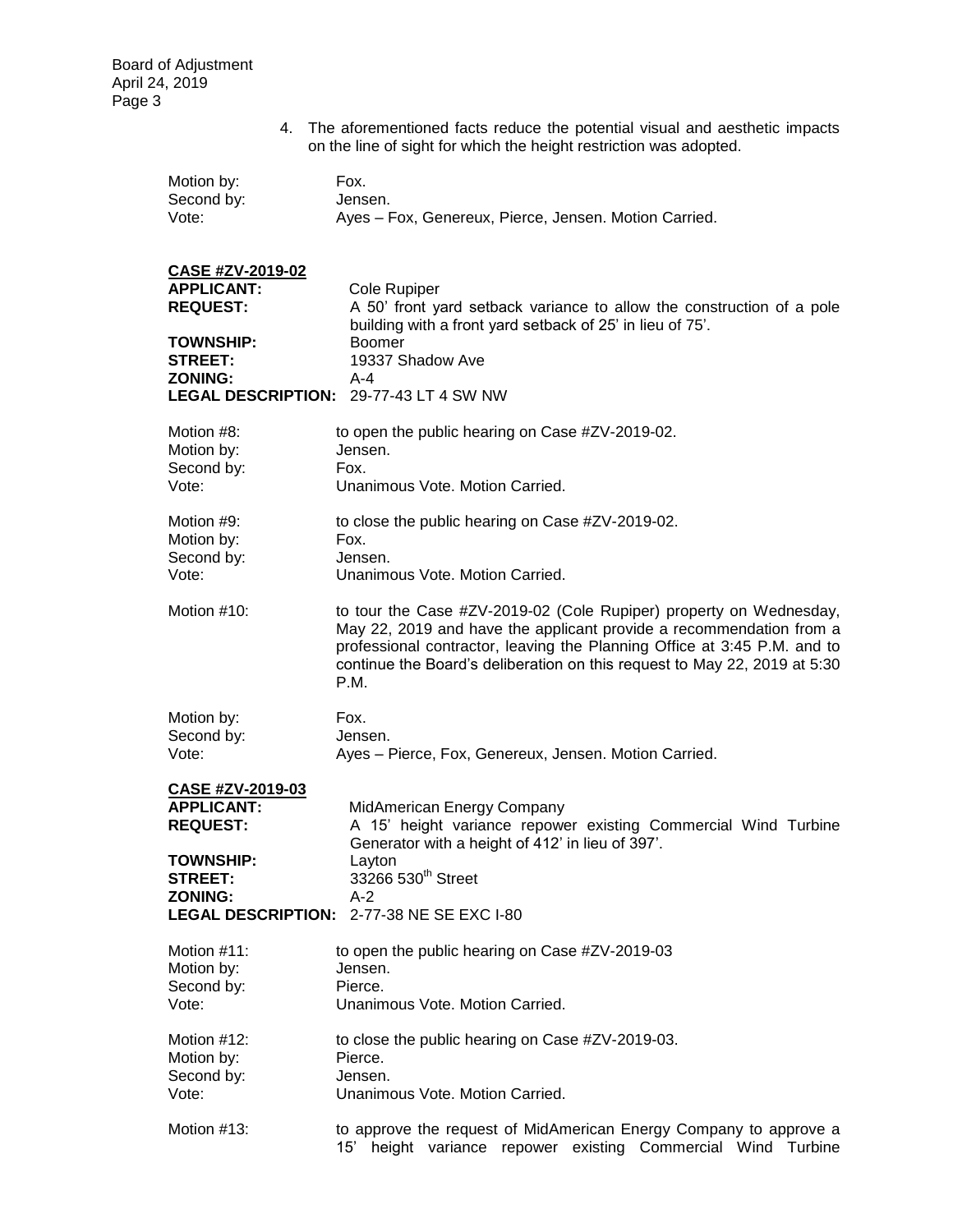Generator with a height of 412' in lieu of 397', as filed under Case #ZV-2019-03, subject to the following condition.

1. The wind turbine generator shall intrude no further than fifteen (15) feet.

based on the following finding of facts:

- 1. Wind power is a renewable resource and benefits the County and its residents. In order to capture the most of this resource with the least impact, repowering is the viable option.
- 2. The Pottawattamie County Roads Engineer has reviewed the application and does not feel this will have a negative impact on the roads.
- 3. The set forth condition will minimize the impact on light and air to adjacent properties.

| Motion by: | Jensen.                                               |
|------------|-------------------------------------------------------|
| Second by: | Fox.                                                  |
| Vote:      | Ayes - Fox, Jensen, Genereux, Pierce. Motion Carried. |

| <b>CASE #ZV-2019-04</b> |    |                                                                                                                                                                                                                                                                |
|-------------------------|----|----------------------------------------------------------------------------------------------------------------------------------------------------------------------------------------------------------------------------------------------------------------|
| <b>APPLICANT:</b>       |    | MidAmerican Energy Company                                                                                                                                                                                                                                     |
| <b>REQUEST:</b>         |    | A 15' height variance repower existing Commercial Wind Turbine                                                                                                                                                                                                 |
|                         |    | Generator with a height of 412' in lieu of 397'.                                                                                                                                                                                                               |
| <b>TOWNSHIP:</b>        |    | Layton                                                                                                                                                                                                                                                         |
| <b>STREET:</b>          |    | 33267 530 <sup>th</sup> Street                                                                                                                                                                                                                                 |
| <b>ZONING:</b>          |    | $A-2$                                                                                                                                                                                                                                                          |
|                         |    | <b>LEGAL DESCRIPTION: 1-77-38 NW SW &amp; EXC I-80</b>                                                                                                                                                                                                         |
| Motion #14:             |    | to open the public hearing on Case #ZV-2019-04                                                                                                                                                                                                                 |
| Motion by:              |    | Fox.                                                                                                                                                                                                                                                           |
| Second by:              |    | Jensen.                                                                                                                                                                                                                                                        |
| Vote:                   |    | Unanimous Vote. Motion Carried.                                                                                                                                                                                                                                |
| Motion $#15$ :          |    | to close the public hearing on Case #ZV-2019-04.                                                                                                                                                                                                               |
| Motion by:              |    | Fox.                                                                                                                                                                                                                                                           |
| Second by:              |    | Pierce.                                                                                                                                                                                                                                                        |
| Vote:                   |    | Unanimous Vote, Motion Carried.                                                                                                                                                                                                                                |
| Motion #16:             |    | to approve the request of MidAmerican Energy Company to approve a<br>15' height variance repower existing Commercial Wind Turbine<br>Generator with a height of 412' in lieu of 397', as filed under Case #ZV-<br>2019-04, subject to the following condition: |
|                         |    | 1. The wind turbine generator shall intrude no further than fifteen (15) feet.                                                                                                                                                                                 |
|                         |    | based on the following finding of facts:                                                                                                                                                                                                                       |
|                         | 1. | Wind power is a renewable resource and benefits the County and its<br>residents. In order to capture the most of this resource with the least<br>impact, repowering is the viable option.                                                                      |
|                         | 2. | The Pottawattamie County Roads Engineer has reviewed the application<br>and does not feel this will have a negative impact on the roads.                                                                                                                       |

3. The set forth condition will minimize the impact on light and air to adjacent properties.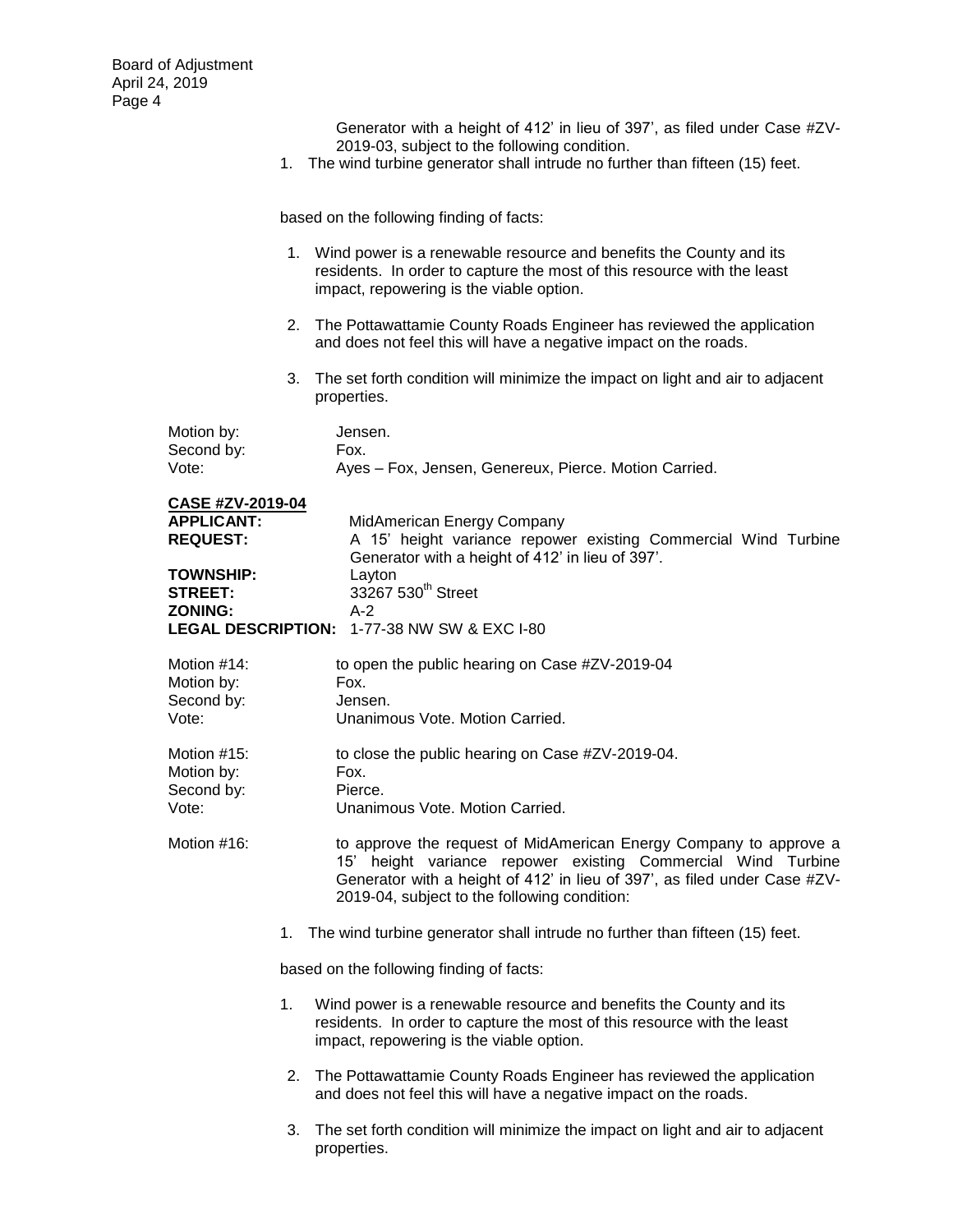| Motion by: | Pierce.                                               |
|------------|-------------------------------------------------------|
| Second by: | Fox.                                                  |
| Vote:      | Ayes – Fox, Jensen, Genereux, Pierce. Motion Carried. |

| <b>CASE #ZV-2019-05</b>           |                                                                |
|-----------------------------------|----------------------------------------------------------------|
| <b>APPLICANT:</b>                 | MidAmerican Energy Company                                     |
| <b>REQUEST:</b>                   | A 24' height variance repower existing Commercial Wind Turbine |
|                                   | Generator with a height of 412' in lieu of 388'.               |
| <b>TOWNSHIP:</b>                  | Layton                                                         |
| STREET:                           | 32556 530 <sup>th</sup> Street                                 |
| <b>ZONING:</b>                    | A-2                                                            |
| LEGAL DESCRIPTION: 11-77-38 SE NE |                                                                |
|                                   |                                                                |

| Motion #17:<br>Motion by:<br>Second by:<br>Vote:                                               |    | to open the public hearing on Case #ZV-2019-05<br>Fox.<br>Jensen.<br>Unanimous Vote. Motion Carried.                                                                                                                                                           |
|------------------------------------------------------------------------------------------------|----|----------------------------------------------------------------------------------------------------------------------------------------------------------------------------------------------------------------------------------------------------------------|
| Motion #18:<br>Motion by:<br>Second by:<br>Vote:                                               |    | to close the public hearing on Case #ZV-2019-05.<br>Fox.<br>Pierce.<br>Unanimous Vote. Motion Carried.                                                                                                                                                         |
| Motion #19:                                                                                    |    | to approve the request of MidAmerican Energy Company to approve a<br>24' height variance repower existing Commercial Wind Turbine<br>Generator with a height of 412' in lieu of 388', as filed under Case #ZV-<br>2019-05, subject to the following condition: |
|                                                                                                |    | 1. The wind turbine generator shall intrude no further than twenty-four (24) feet.                                                                                                                                                                             |
|                                                                                                |    | based on the following finding of facts:                                                                                                                                                                                                                       |
|                                                                                                | 1. | Wind power is a renewable resource and benefits the County and its<br>residents. In order to capture the most of this resource with the least<br>impact, repowering is the viable option.                                                                      |
|                                                                                                | 2. | The Pottawattamie County Roads Engineer has reviewed the application<br>and does not feel this will have a negative impact on the roads.                                                                                                                       |
|                                                                                                | 3. | The set forth condition will minimize the impact on light and air to<br>adjacent properties.                                                                                                                                                                   |
| Motion by:<br>Second by:<br>Vote:                                                              |    | Jensen.<br>Fox.<br>Ayes - Fox, Jensen, Genereux, Pierce. Motion Carried.                                                                                                                                                                                       |
| CASE #ZV-2019-06<br><b>APPLICANT:</b><br><b>REQUEST:</b><br><b>TOWNSHIP:</b><br><b>STREET:</b> |    | MidAmerican Energy Company<br>A 17' height variance repower existing Commercial Wind Turbine<br>Generator with a height of 412' in lieu of 395'.<br>Layton<br>32557 530 <sup>th</sup> Street                                                                   |

| Motion #20: | to open the public hearing on Case #ZV-2019-06 |
|-------------|------------------------------------------------|
| Motion by:  | Jensen.                                        |

**ZONING:** A-2

**LEGAL DESCRIPTION:** 12-77-38 SW NW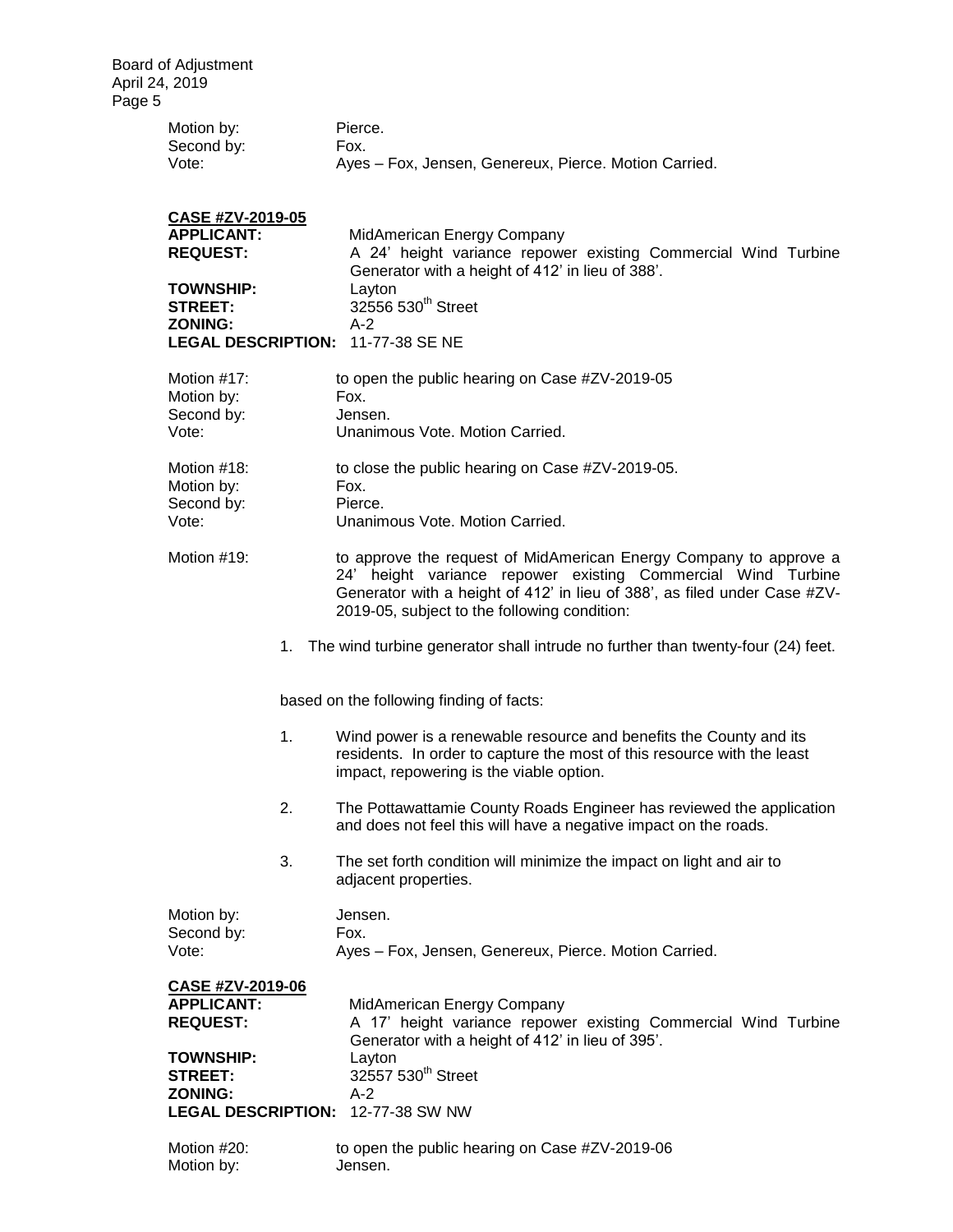| Second by:<br>Vote:                                             |    | Pierce.<br>Unanimous Vote. Motion Carried.                                                                                                                                                                                                                     |
|-----------------------------------------------------------------|----|----------------------------------------------------------------------------------------------------------------------------------------------------------------------------------------------------------------------------------------------------------------|
| Motion #21:<br>Motion by:<br>Second by:                         |    | to close the public hearing on Case #ZV-2019-06.<br>Jensen.<br>Fox.                                                                                                                                                                                            |
| Vote:                                                           |    | Unanimous Vote. Motion Carried.                                                                                                                                                                                                                                |
| Motion #22:                                                     |    | to approve the request of MidAmerican Energy Company to approve a<br>17' height variance repower existing Commercial Wind Turbine<br>Generator with a height of 412' in lieu of 395', as filed under Case #ZV-<br>2019-06, subject to the following condition: |
|                                                                 |    | 1. The wind turbine generator shall intrude no further than seventeen (17) feet.                                                                                                                                                                               |
|                                                                 |    | based on the following finding of facts:                                                                                                                                                                                                                       |
|                                                                 | 1. | Wind power is a renewable resource and benefits the County and its<br>residents. In order to capture the most of this resource with the least impact,<br>repowering is the viable option.                                                                      |
|                                                                 | 2  | The Pottawattamie County Roads Engineer has reviewed the application<br>and does not feel this will have a negative impact on the roads.                                                                                                                       |
|                                                                 | 3  | The set forth condition will minimize the impact on light and air to adjacent<br>properties.                                                                                                                                                                   |
| Motion by:<br>Second by:<br>Vote:                               |    | Fox.<br>Pierce.<br>Ayes - Fox, Jensen, Genereux, Pierce. Motion Carried.                                                                                                                                                                                       |
| <b>CASE #ZV-2019-07</b><br><b>APPLICANT:</b><br><b>REQUEST:</b> |    | MidAmerican Energy Company<br>A 13' height variance repower existing Commercial Wind Turbine<br>Generator with a height of 412' in lieu of 399'.                                                                                                               |
| <b>TOWNSHIP:</b><br><b>STREET:</b>                              |    | Layton<br>31755 530 <sup>th</sup> Street                                                                                                                                                                                                                       |
| ZONING:                                                         |    | A-2<br><b>LEGAL DESCRIPTION: 13-77-38 NW NW EXC RR</b>                                                                                                                                                                                                         |
| Motion #23:<br>Motion by:<br>Second by:                         |    | to open the public hearing on Case #ZV-2019-07.<br>Fox.<br>Jensen.                                                                                                                                                                                             |
| Vote:                                                           |    | Unanimous Vote. Motion Carried.                                                                                                                                                                                                                                |
| Motion #24:<br>Motion by:<br>Second by:<br>Vote:                |    | to close the public hearing on Case #ZV-2019-07.<br>Jensen.<br>Fox.<br>Unanimous Vote. Motion Carried.                                                                                                                                                         |
| Motion #25:                                                     |    | to approve the request of MidAmerican Energy Company to approve a<br>13' height variance repower existing Commercial Wind Turbine<br>Generator with a height of 412' in lieu of 399', as filed under Case #ZV-<br>2019-07, subject to the following condition: |
|                                                                 | 1. | The wind turbine generator shall intrude no further than thirteen (13) feet.                                                                                                                                                                                   |

based on the following finding of facts: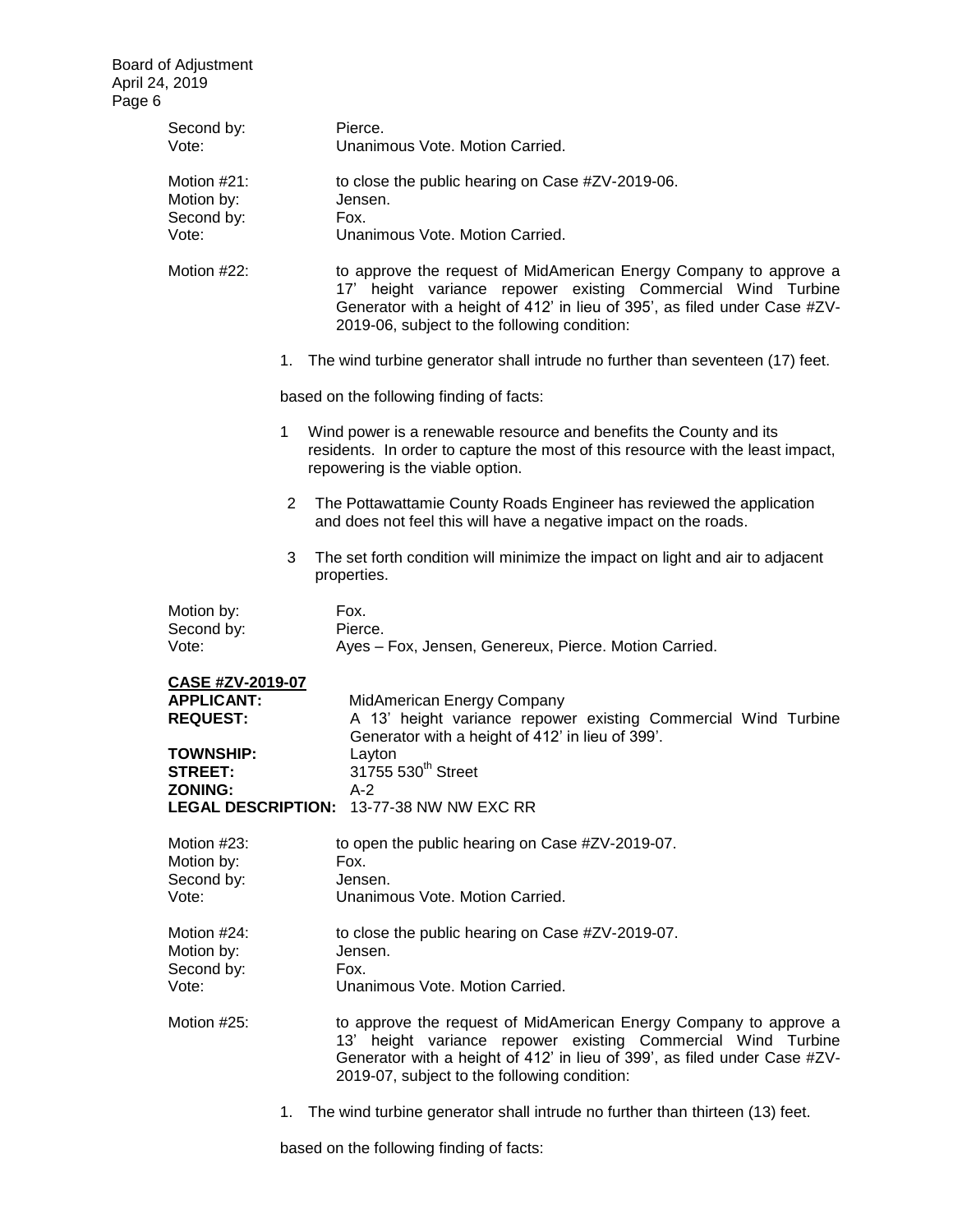|                                                                                                                         |    | 1. Wind power is a renewable resource and benefits the County and its<br>residents. In order to capture the most of this resource with the least<br>impact, repowering is the viable option.                                                                   |  |  |
|-------------------------------------------------------------------------------------------------------------------------|----|----------------------------------------------------------------------------------------------------------------------------------------------------------------------------------------------------------------------------------------------------------------|--|--|
|                                                                                                                         |    | 2. The Pottawattamie County Roads Engineer has reviewed the application<br>and does not feel this will have a negative impact on the roads.                                                                                                                    |  |  |
|                                                                                                                         | 3. | The set forth condition will minimize the impact on light and air to adjacent<br>properties.                                                                                                                                                                   |  |  |
| Motion by:<br>Second by:<br>Vote:                                                                                       |    | Fox.<br>Pierce.<br>Ayes - Fox, Jensen, Genereux, Pierce. Motion Carried.                                                                                                                                                                                       |  |  |
| <b>CASE #ZV-2019-08</b><br><b>APPLICANT:</b><br><b>REQUEST:</b><br><b>TOWNSHIP:</b><br><b>STREET:</b><br><b>ZONING:</b> |    | MidAmerican Energy Company<br>A 17' height variance repower existing Commercial Wind Turbine<br>Generator with a height of 412' in lieu of 395'.<br>Layton<br>28382 500 <sup>th</sup> Street<br>$A-2$<br>LEGAL DESCRIPTION: 32-77-38 SE EXC S93 AC             |  |  |
| Motion #26:<br>Motion by:<br>Second by:<br>Vote:                                                                        |    | to open the public hearing on Case #ZV-2019-08.<br>Jensen.<br>Fox.<br>Unanimous Vote. Motion Carried.                                                                                                                                                          |  |  |
| Motion #27:<br>Motion by:<br>Second by:<br>Vote:                                                                        |    | to close the public hearing on Case #ZV-2019-08.<br>Fox.<br>Jensen.<br>Unanimous Vote. Motion Carried.                                                                                                                                                         |  |  |
| Motion #28:                                                                                                             |    | to approve the request of MidAmerican Energy Company to approve a<br>17' height variance repower existing Commercial Wind Turbine<br>Generator with a height of 412' in lieu of 395', as filed under Case #ZV-<br>2019-08, subject to the following condition: |  |  |
|                                                                                                                         | 1. | The wind turbine generator shall intrude no further than seventeen (17) feet.                                                                                                                                                                                  |  |  |
|                                                                                                                         |    | based on the following finding of facts:                                                                                                                                                                                                                       |  |  |
|                                                                                                                         |    | 1. Wind power is a renewable resource and benefits the County and its<br>residents. In order to capture the most of this resource with the least impact,<br>repowering is the viable option.                                                                   |  |  |
|                                                                                                                         |    | 2. The Pottawattamie County Roads Engineer has reviewed the application and<br>does not feel this will have a negative impact on the roads.                                                                                                                    |  |  |
|                                                                                                                         | 3. | The set forth condition will minimize the impact on light and air to adjacent<br>properties.                                                                                                                                                                   |  |  |

| Motion by: | Jensen.                                               |
|------------|-------------------------------------------------------|
| Second by: | Pierce.                                               |
| Vote:      | Ayes - Fox, Jensen, Genereux, Pierce. Motion Carried. |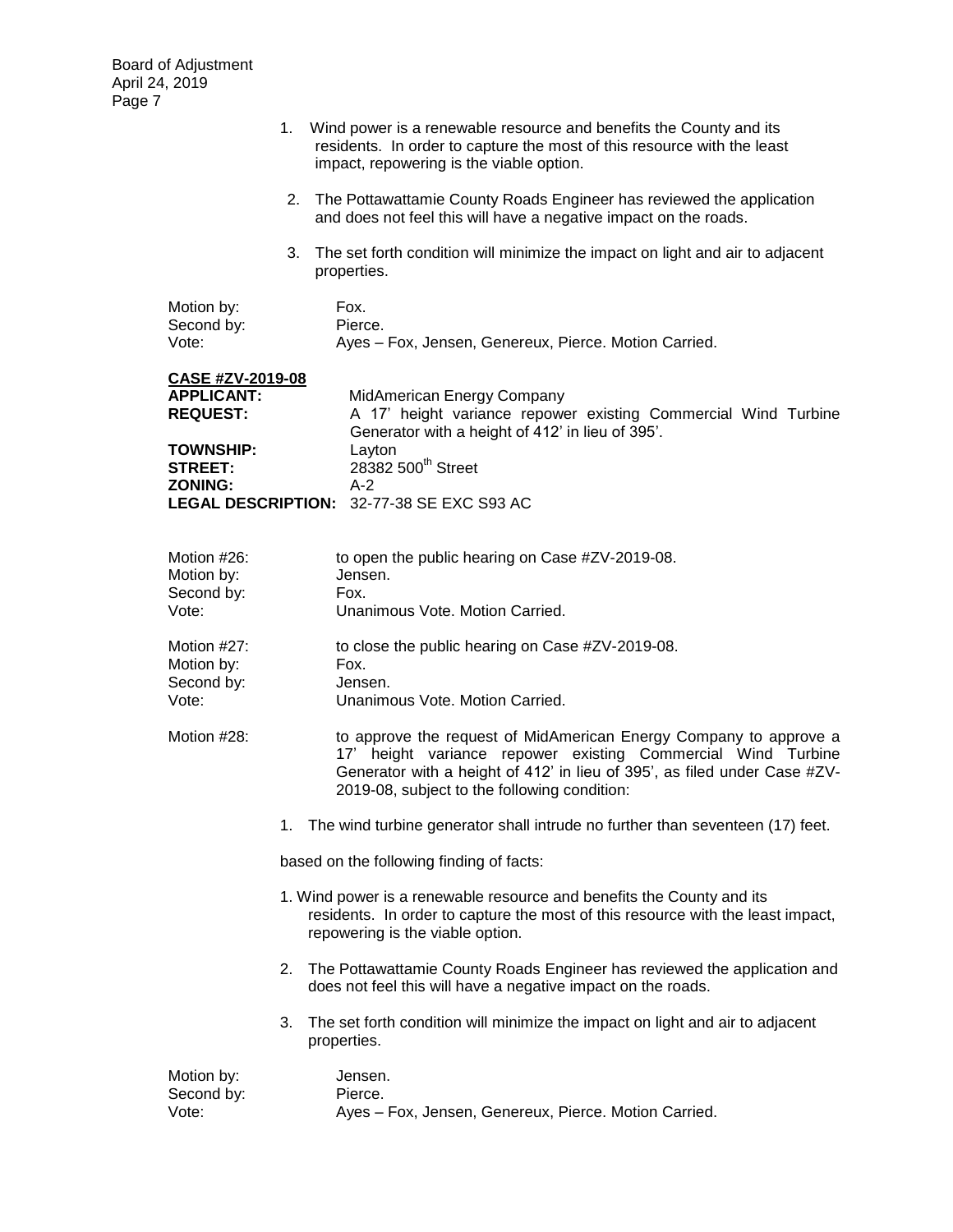| CASE #ZV-2019-09<br><b>APPLICANT:</b><br><b>REQUEST:</b><br><b>TOWNSHIP:</b><br><b>STREET:</b><br><b>ZONING:</b>                                     |    | MidAmerican Energy Company<br>A 22' height variance repower existing Commercial Wind Turbine<br>Generator with a height of 412' in lieu of 388'.<br>Layton<br>28383 500 <sup>th</sup> Street<br>$A-2$<br>LEGAL DESCRIPTION: 33-77-38 NW SW                     |
|------------------------------------------------------------------------------------------------------------------------------------------------------|----|----------------------------------------------------------------------------------------------------------------------------------------------------------------------------------------------------------------------------------------------------------------|
| Motion #29:<br>Motion by:<br>Second by:<br>Vote:                                                                                                     |    | to open the public hearing on Case #ZV-2019-09.<br>Jensen.<br>Fox.<br>Unanimous Vote. Motion Carried.                                                                                                                                                          |
| Motion #30:<br>Motion by:<br>Second by:<br>Vote:                                                                                                     |    | to close the public hearing on Case #ZV-2019-09.<br>Fox.<br>Jensen.<br>Unanimous Vote. Motion Carried.                                                                                                                                                         |
| Motion #31:                                                                                                                                          |    | to approve the request of MidAmerican Energy Company to approve a<br>22' height variance repower existing Commercial Wind Turbine<br>Generator with a height of 412' in lieu of 388', as filed under Case #ZV-<br>2019-09, subject to the following condition: |
|                                                                                                                                                      |    | 1. The wind turbine generator shall intrude no further than twenty-two (22) feet.                                                                                                                                                                              |
|                                                                                                                                                      |    | based on the following finding of facts:                                                                                                                                                                                                                       |
|                                                                                                                                                      |    | 1. Wind power is a renewable resource and benefits the County and its<br>residents. In order to capture the most of this resource with the least impact,<br>repowering is the viable option.                                                                   |
|                                                                                                                                                      | 2. | The Pottawattamie County Roads Engineer has reviewed the application and<br>does not feel this will have a negative impact on the roads.                                                                                                                       |
|                                                                                                                                                      | 3. | The set forth condition will minimize the impact on light and air to adjacent<br>properties.                                                                                                                                                                   |
| Motion by:<br>Second by:<br>Vote:                                                                                                                    |    | Fox.<br>Pierce.<br>Ayes - Fox, Jensen, Genereux, Pierce. Motion Carried.                                                                                                                                                                                       |
| <b>CASE #ZV-2019-10</b><br><b>APPLICANT:</b><br><b>REQUEST:</b><br><b>TOWNSHIP:</b><br><b>STREET:</b><br><b>ZONING:</b><br><b>LEGAL DESCRIPTION:</b> |    | MidAmerican Energy Company<br>A 12' height variance repower existing Commercial Wind Turbine<br>Generator with a height of 412' in lieu of 400'.<br>Layton<br>28356 510 <sup>th</sup> Street<br>$A-2$<br>33-77-38 NE SE                                        |
| Motion #32:<br>Motion by:<br>Second by:<br>Vote:                                                                                                     |    | to open the public hearing on Case #ZV-2019-10.<br>Pierce.<br>Fox.<br>Unanimous Vote. Motion Carried.                                                                                                                                                          |
| Motion #33:<br>Motion by:<br>Second by:                                                                                                              |    | to close the public hearing on Case #ZV-2019-10.<br>Jensen.<br>Fox.                                                                                                                                                                                            |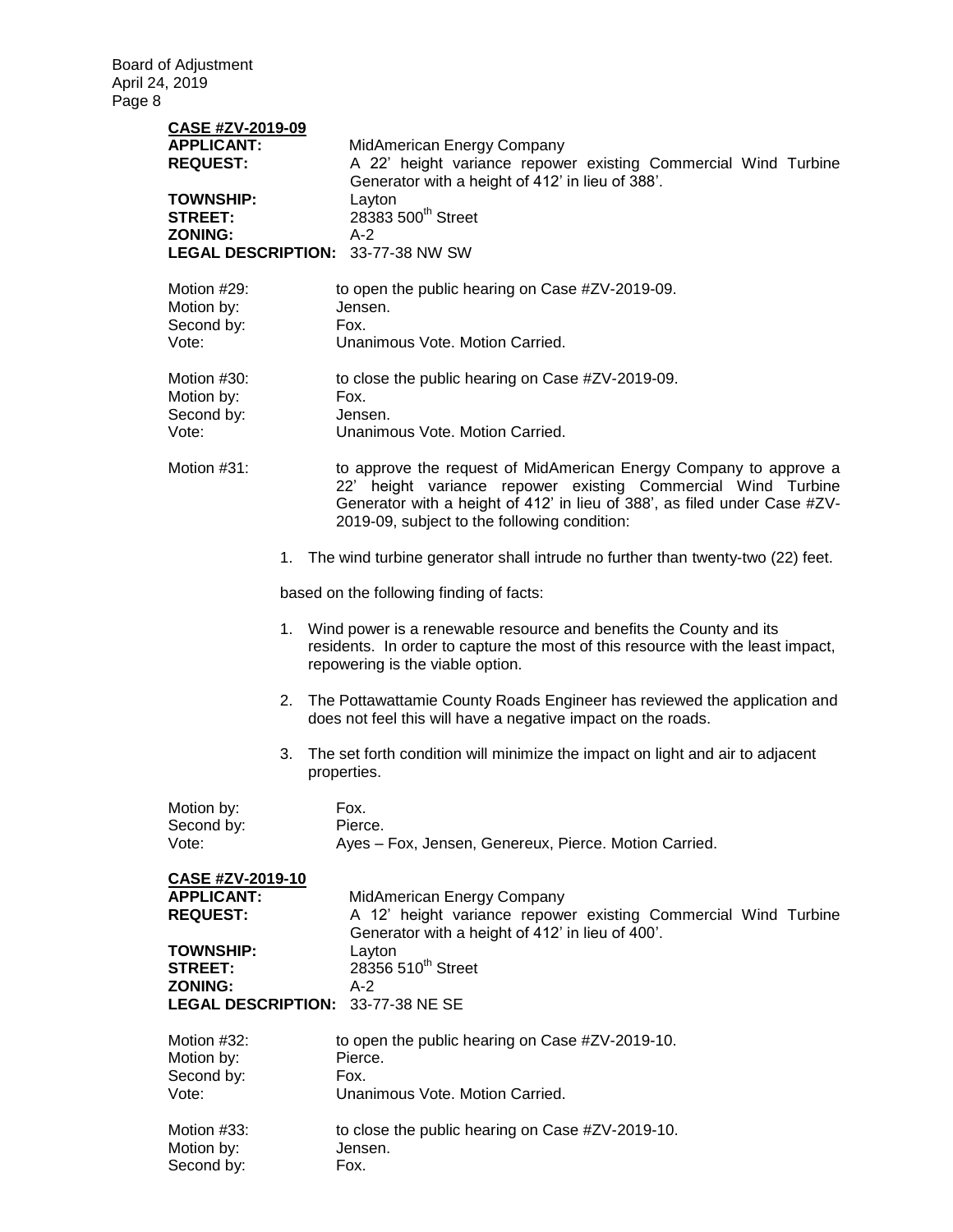| Vote:                                                                                                                   | Unanimous Vote, Motion Carried.                                                                                                                                                                                                                                          |  |  |  |
|-------------------------------------------------------------------------------------------------------------------------|--------------------------------------------------------------------------------------------------------------------------------------------------------------------------------------------------------------------------------------------------------------------------|--|--|--|
| Motion #34:                                                                                                             | to approve the request of MidAmerican Energy Company to approve a<br>12' height variance repower existing Commercial Wind Turbine<br>Generator with a height of 412' in lieu of 400', as filed under Case #ZV-<br>2019-10, subject to the following condition:           |  |  |  |
|                                                                                                                         | 1. The wind turbine generator shall intrude no further than twelve (12) feet.                                                                                                                                                                                            |  |  |  |
|                                                                                                                         | based on the following finding of facts:                                                                                                                                                                                                                                 |  |  |  |
|                                                                                                                         | 1. Wind power is a renewable resource and benefits the County and its<br>residents. In order to capture the most of this resource with the least impact,<br>repowering is the viable option.                                                                             |  |  |  |
|                                                                                                                         | 2. The Pottawattamie County Roads Engineer has reviewed the application and<br>does not feel this will have a negative impact on the roads.                                                                                                                              |  |  |  |
|                                                                                                                         | 3. The set forth condition will minimize the impact on light and air to adjacent<br>properties.                                                                                                                                                                          |  |  |  |
| Motion by:<br>Second by:<br>Vote:                                                                                       | Fox.<br>Pierce.<br>Ayes - Fox, Jensen, Genereux, Pierce. Motion Carried.                                                                                                                                                                                                 |  |  |  |
| <b>CASE #ZV-2019-11</b><br><b>APPLICANT:</b><br><b>REQUEST:</b><br><b>TOWNSHIP:</b><br><b>STREET:</b><br><b>ZONING:</b> | MidAmerican Energy Company<br>A 17' height variance repower existing Commercial Wind Turbine<br>Generator with a height of 412' in lieu of 395'.<br>Layton<br>28357 510 <sup>th</sup> Street<br>$A-2$<br>LEGAL DESCRIPTION: 33-77-38 NW SE                               |  |  |  |
| Motion #35:<br>Motion by:<br>Second by:<br>Vote:                                                                        | to open the public hearing on Case #ZV-2019-11.<br>Pierce.<br>Fox.<br>Unanimous Vote. Motion Carried.                                                                                                                                                                    |  |  |  |
| Motion #36:<br>Motion by:<br>Second by:<br>Vote:                                                                        | to close the public hearing on Case #ZV-2019-11.<br>Jensen.<br>Fox.<br>Unanimous Vote. Motion Carried.                                                                                                                                                                   |  |  |  |
| Motion #37:                                                                                                             | to approve the request of MidAmerican Energy Company to approve a<br>height variance repower existing Commercial Wind Turbine<br>$17^\circ$<br>Generator with a height of 412' in lieu of 395', as filed under Case #ZV-<br>2019-11, subject to the following condition: |  |  |  |
|                                                                                                                         | 1. The wind turbine generator shall intrude no further than seventeen (17) feet.                                                                                                                                                                                         |  |  |  |
|                                                                                                                         | based on the following finding of facts:                                                                                                                                                                                                                                 |  |  |  |
|                                                                                                                         | 1. Wind power is a renewable resource and benefits the County and its<br>residents. In order to capture the most of this resource with the least                                                                                                                         |  |  |  |

impact, repowering is the viable option.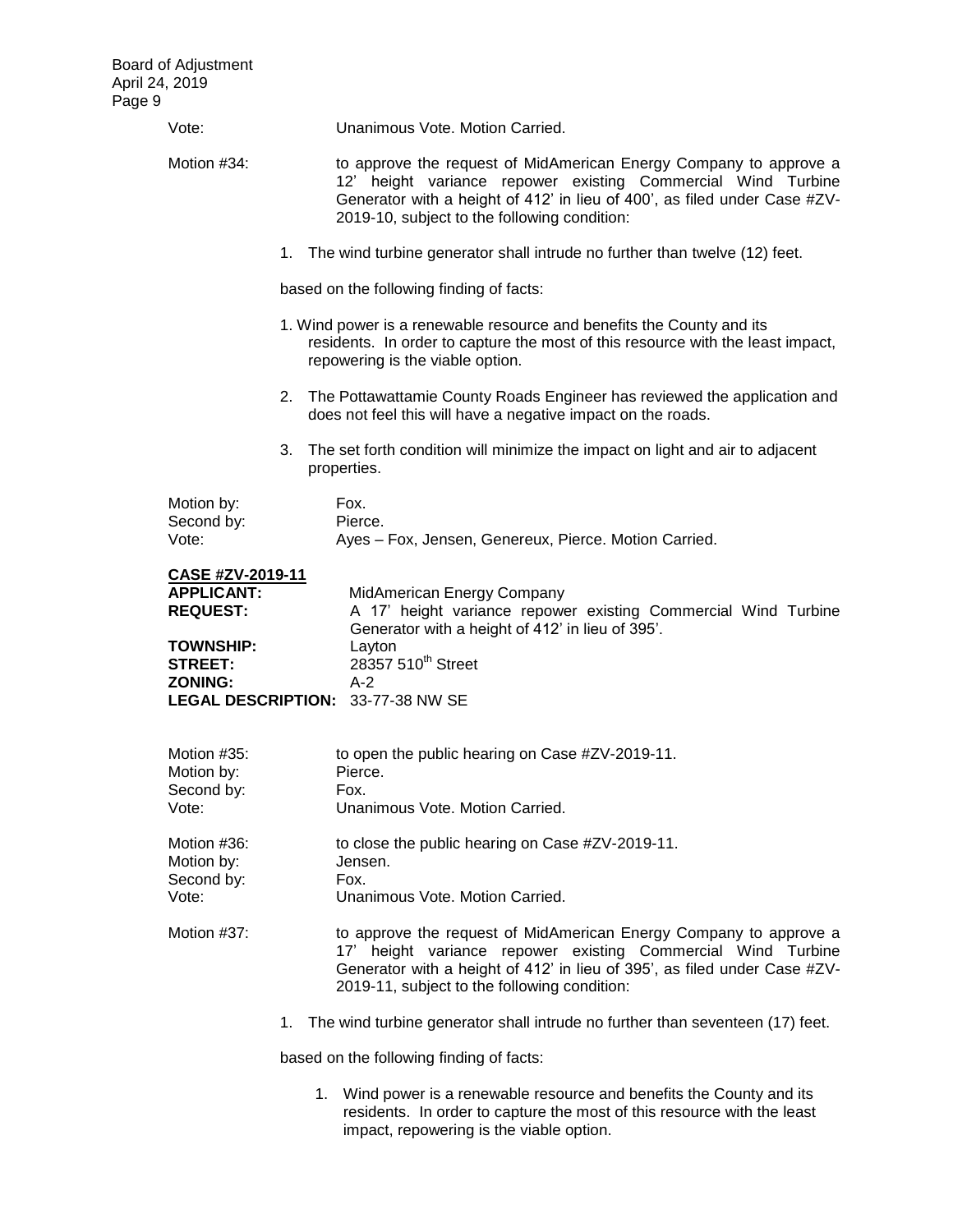|                                                                                                                         | 2. The Pottawattamie County Roads Engineer has reviewed the<br>application and does not feel this will have a negative impact on the<br>roads.                                                                                             |  |  |  |
|-------------------------------------------------------------------------------------------------------------------------|--------------------------------------------------------------------------------------------------------------------------------------------------------------------------------------------------------------------------------------------|--|--|--|
|                                                                                                                         | 3.<br>The set forth condition will minimize the impact on light and air to<br>adjacent properties.                                                                                                                                         |  |  |  |
| Motion by:<br>Second by:<br>Vote:                                                                                       | Jensen.<br>Fox.<br>Ayes - Fox, Jensen, Genereux, Pierce. Motion Carried.                                                                                                                                                                   |  |  |  |
| <b>CASE #ZV-2019-12</b><br><b>APPLICANT:</b><br><b>REQUEST:</b><br><b>TOWNSHIP:</b><br><b>STREET:</b><br><b>ZONING:</b> | MidAmerican Energy Company<br>A 13' height variance repower existing Commercial Wind Turbine<br>Generator with a height of 412' in lieu of 399'.<br>Layton<br>29199 515 <sup>th</sup> Street<br>$A-2$<br>LEGAL DESCRIPTION: 27-77-38 SW SE |  |  |  |
| Motion #38:<br>Motion by:<br>Second by:<br>Vote:                                                                        | to open the public hearing on Case #ZV-2019-12.<br>Pierce.<br>Jensen.<br>Unanimous Vote, Motion Carried.                                                                                                                                   |  |  |  |
| Motion #39:<br>Motion by:<br>Second by:<br>Vote:                                                                        | to close the public hearing on Case #ZV-2019-12.<br>Jensen.<br>Fox.<br>Unanimous Vote. Motion Carried.                                                                                                                                     |  |  |  |
| Motion #40:                                                                                                             | to approve the request of MidAmerican Energy Company to approve a<br>13' height variance repower existing Commercial Wind Turbine<br>Generator with a height of 412' in lieu of 399', as filed under Case #ZV-<br>2019-12.                 |  |  |  |
|                                                                                                                         | The wind turbine generator shall intrude no further than thirteen (13) feet.<br>1.                                                                                                                                                         |  |  |  |
|                                                                                                                         | based on the following finding of facts:                                                                                                                                                                                                   |  |  |  |
|                                                                                                                         | 1. Wind power is a renewable resource and benefits the County and its<br>residents. In order to capture the most of this resource with the least impact,<br>repowering is the viable option.                                               |  |  |  |
|                                                                                                                         | The Pottawattamie County Roads Engineer has reviewed the application and<br>2.<br>does not feel this will have a negative impact on the roads.                                                                                             |  |  |  |
|                                                                                                                         | The set forth condition will minimize the impact on light and air to adjacent<br>3.<br>properties.                                                                                                                                         |  |  |  |
| Motion by:<br>Second by:<br>Vote:                                                                                       | Fox.<br>Pierce.<br>Ayes - Fox, Jensen, Genereux, Pierce. Motion Carried.                                                                                                                                                                   |  |  |  |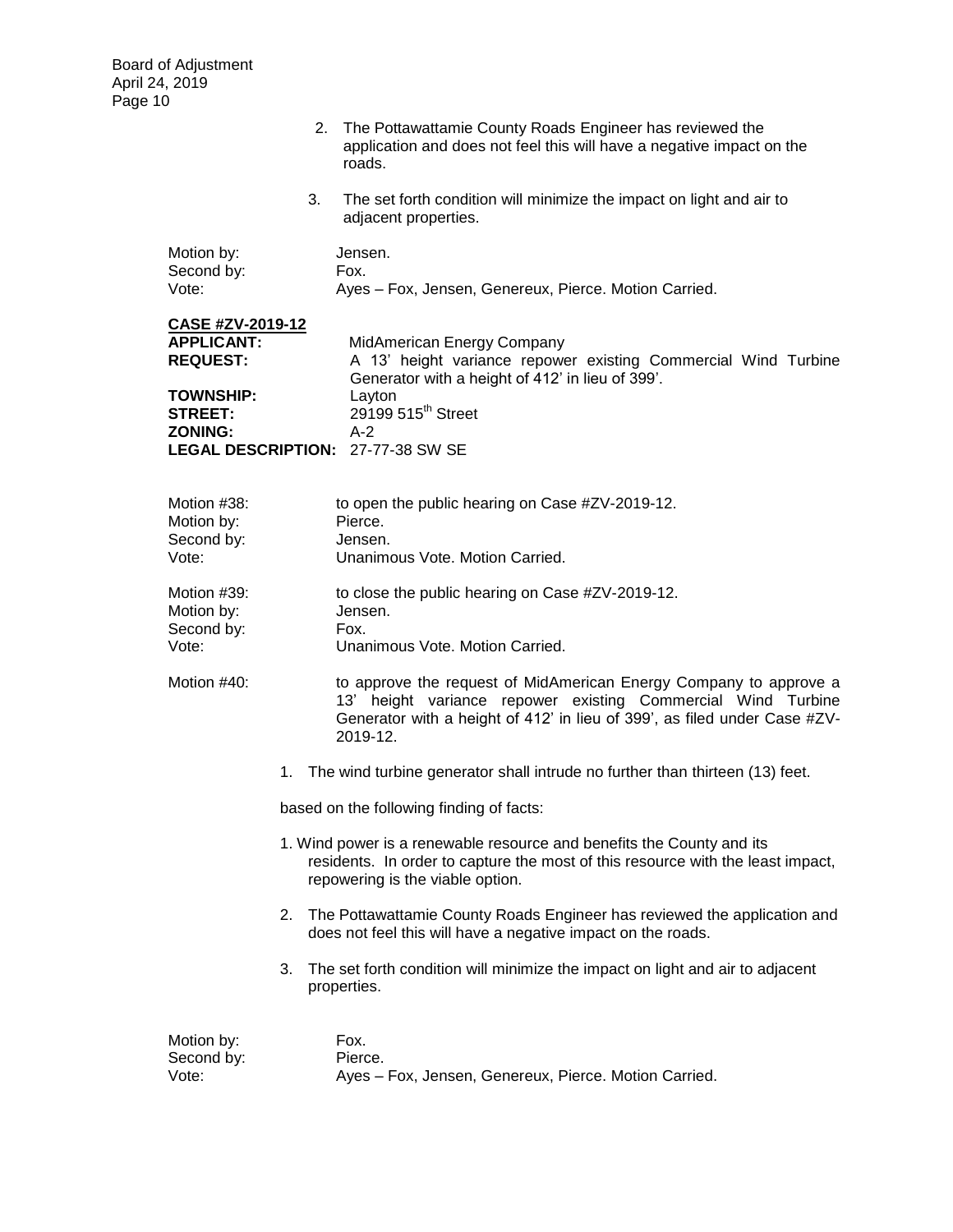| <b>CASE #CU-82-003</b><br><b>APPLICANT:</b><br><b>CURRENT</b><br><b>PROPERTY OWNER:</b><br><b>REQUEST:</b><br><b>TOWNSHIP:</b><br><b>STREET:</b> | <b>Pottawattamie County</b><br>Ronald L Bendorf Trust<br>Public hearing to rescind conditional use approval to permit a<br>commercial stable (to Ronald L Bendorf) as granted by the Zoning<br>Board of Adjustment, Resolution #85-2, as the land use has<br>subsequently been discontinued for a period of one (1) year or more.<br>Lewis<br>14323 230 <sup>th</sup> ST<br><b>LEGAL DESCRIPTION: 12-74-43 S508.74' W527.21' &amp; S716.47' E796.28' NW SW</b> |
|--------------------------------------------------------------------------------------------------------------------------------------------------|----------------------------------------------------------------------------------------------------------------------------------------------------------------------------------------------------------------------------------------------------------------------------------------------------------------------------------------------------------------------------------------------------------------------------------------------------------------|
| <b>CASE #CU-87-008</b><br><b>APPLICANT:</b><br><b>CURRENT</b>                                                                                    | <b>Pottawattamie County</b>                                                                                                                                                                                                                                                                                                                                                                                                                                    |
| <b>PROPERTY OWNER:</b><br><b>REQUEST:</b>                                                                                                        | Marilyn J Gilmore Trust<br>Public hearing to rescind conditional use approval to permit a<br>commercial stable (to Carl Jones) as granted by the Zoning Board of<br>Adjustment, Resolution #87-19, as the land use has subsequently been<br>discontinued for a period of one (1) year or more.                                                                                                                                                                 |
| <b>TOWNSHIP:</b><br><b>STREET:</b>                                                                                                               | Crescent<br>22438 Old Lincoln Hwy<br>LEGAL DESCRIPTION:36-76-44 PT NE SW COMM 371.38'W OF NE COR TH W968.26'<br>S630.34' E411.31'NELY671.57'NWLY398.22' ALONG HWY ROW TO<br><b>POB</b>                                                                                                                                                                                                                                                                         |
| <b>CASE #CU-89-005</b><br><b>APPLICANT:</b>                                                                                                      | <b>Pottawattamie County</b>                                                                                                                                                                                                                                                                                                                                                                                                                                    |
| <b>CURRENT</b><br><b>PROPERTY OWNER:</b><br><b>REQUEST:</b><br><b>TOWNSHIP:</b><br><b>STREET:</b>                                                | Roger W - Susan R Day<br>Public hearing to rescind conditional use approval to permit a<br>commercial dog kennel (to Roger - Susan Day) as granted by the<br>Zoning Board of Adjustment, Resolution #89-12, as the land use has<br>subsequently been discontinued for a period of one (1) year or more.<br>Grove<br>44087 Aspen Rd<br>LEGAL DESCRIPTION: 28-74-39 N333' W926' SW SW                                                                            |
| <b>CASE #CU-92-004</b>                                                                                                                           |                                                                                                                                                                                                                                                                                                                                                                                                                                                                |
| <b>APPLICANT:</b><br><b>CURRENT</b>                                                                                                              | <b>Pottawattamie County</b>                                                                                                                                                                                                                                                                                                                                                                                                                                    |
| <b>PROPERTY OWNER:</b><br><b>REQUEST:</b>                                                                                                        | Jay K - Casey LH Ring<br>Public hearing to rescind conditional use approval to permit a<br>commercial dog kennel (to Joseph Calabro) as granted by the Zoning<br>Board of Adjustment, Resolution #92-15, as the land use has<br>subsequently been discontinued for a period of one (1) year or more.                                                                                                                                                           |
| <b>TOWNSHIP:</b><br><b>STREET:</b>                                                                                                               | Neola<br>27748 Rosewood Rd<br>LEGAL DESCRIPTION:34-77-42 E1/2 SW SE EXC COMM SW COR E1/2 SW SE TH N498.9'<br>SE161.99' S396.84' W130' TO POB                                                                                                                                                                                                                                                                                                                   |
| <b>CASE #CU-2000-06</b><br><b>APPLICANT:</b>                                                                                                     | <b>Pottawattamie County</b>                                                                                                                                                                                                                                                                                                                                                                                                                                    |
| <b>CURRENT</b><br><b>PROPERTY OWNER:</b><br><b>REQUEST:</b>                                                                                      | Miko Koricic<br>Public hearing to rescind conditional use approval to permit a<br>commercial dog kennel (to Richard Hanson) as granted by the Zoning<br>Board of Adjustment, Resolution #2000-20, as the land use has<br>subsequently been discontinued for a period of one (1) year or more.                                                                                                                                                                  |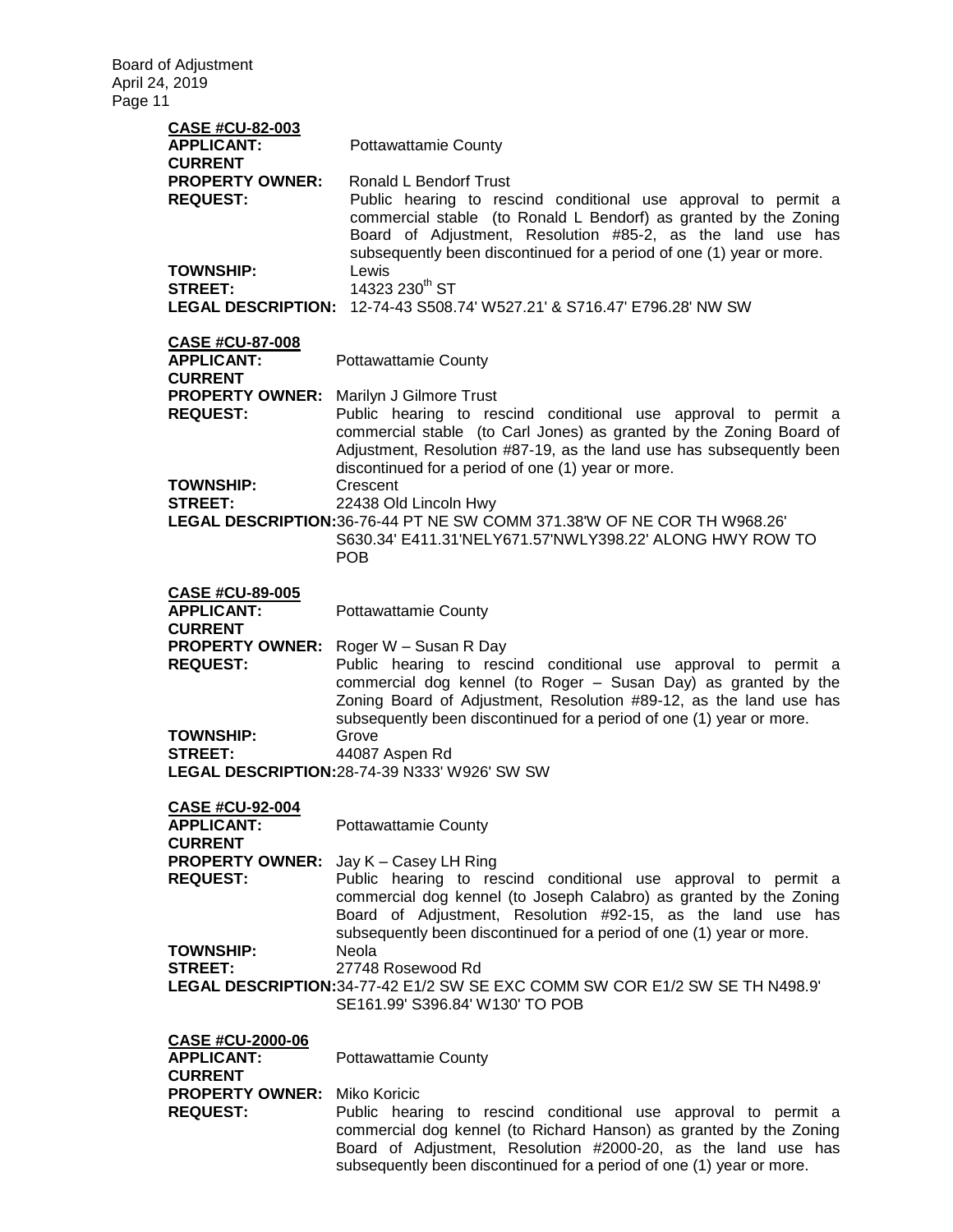**TOWNSHIP:** Macedonia **STREET:** 10928 370<sup>th</sup> St **LEGAL DESCRIPTION:**31-74-40 PT NE NE COMM NE COR TH S548.44' W429.01' N605.44' E427.86' TO POB **CASE #CU-2001-009 APPLICANT:** Pottawattamie County **CURRENT PROPERTY OWNER:** Randall J – Joni L Hoffa **REQUEST:** Public hearing to rescind conditional use approval to permit a commercial stable (to Sharon M Knott) as granted by the Zoning Board of Adjustment, Resolution #2002-04, as the land use has subsequently been discontinued for a period of one (1) year or more. **TOWNSHIP:** Hardin **STREET:** 24748 Hackberry Rd **LEGAL DESCRIPTION:**18-75-42 PT SW SE COMM SE COR N680.76' W320' S680.76' E320' TO POB (PARCEL C) **CASE #CU-2001-08 APPLICANT:** Pottawattamie County **CURRENT PROPERTY OWNER:** Stacy M Gubbels **REQUEST:** Public hearing to rescind conditional use approval to permit a commercial dog kennel (to Jeff – Stacy Gubbels) as granted by the Zoning Board of Adjustment, Resolution #2004-01, as the land use has subsequently been discontinued for a period of one (1) year or more. **TOWNSHIP:** Keg Creek **STREET:** 24467 Greenview Rd **LEGAL DESCRIPTION:**6-74-42 COMM NE COR NE SW TH W397' S419' SELY TO A POINT 680' S OF POB TH N TO POB NE SW **CASE #CU-2004-01 APPLICANT:** Pottawattamie County **CURRENT PROPERTY OWNER:** Shala Ranee Chevalier **REQUEST:** Public hearing to rescind conditional use approval to permit a commercial dog kennel (to Joseph Calabro – Jessica Goodwin) as granted by the Zoning Board of Adjustment, Resolution #2004-03, as the land use has subsequently been discontinued for a period of one (1) year or more. **TOWNSHIP:** Valley **STREET:** 26947 440<sup>th</sup> St **LEGAL DESCRIPTION:**9-76-39 PT NW NW COMM NW COR TH E453.70' S404.40' W453.70' N404.40' TO POB (PARCEL A) **CASE #CU-2005-06 APPLICANT:** Pottawattamie County **CURRENT PROPERTY OWNER:** David G – Tracy A Porter **REQUEST:** Public hearing to rescind conditional use approval to permit a commercial dog kennel (to David G – Tracy A Porter) as granted by the Zoning Board of Adjustment, Resolution #2005-05, as the land use has subsequently been discontinued for a period of one (1) year or more. **TOWNSHIP:** Hazel Dell **STREET:** 25245 Lookout Ln **LEGAL DESCRIPTION:**18-76-43 PT NW SW COMM 375.11'E SW COR NW SW NE587.54' N485.43' NW275.49' NW103.81' SW524.13' SW280.06' S23' TO POB (PARCEL F)